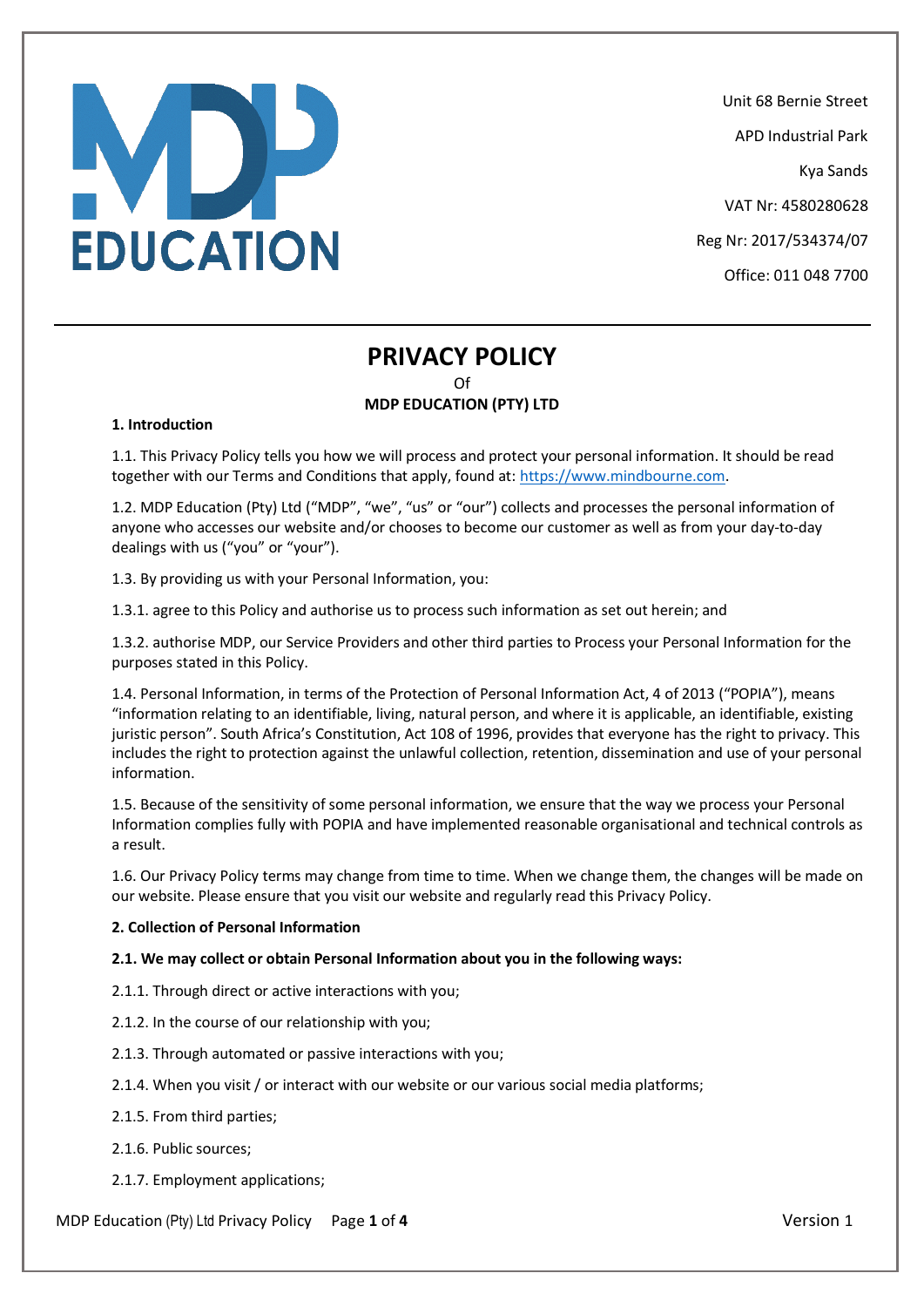#### 2.1.8. CCTV; and

2.1.9. Website usage information may be collected using "cookies" which allows us to collect standard internet visitor usage information.

# **2.2. Types of Personal Information we may collect:**

2.2.1. Identity information;

- 2.2.2. Contact information;
- 2.2.3. Financial information;
- 2.2.4. Transaction information;
- 2.2.5. Technical information;
- 2.2.6. Usage Information;
- 2.2.7. Location information; and

2.2.8. Marketing and communications information.

# **3. Legal Basis for Processing**

**3.1. When we process your personal information in connection with the purposes set out in this Privacy Statement, we may rely on one or more of the following legal bases, depending on the purpose for which the processing activity is undertaken and the nature of our relationship with you:**

3.1.1. Your consent to the processing of your Personal Information;

3.1.2. Processing of the information is necessary for the performance of a contract or of a legal obligation;

3.1.3. Processing is necessary for the protection of our and your legitimate interests.

#### **4. Purposes of Processing**

4.1. We will primarily use your Personal Information only for the purpose for which it was originally collected. We will use your Personal Information for a secondary purpose only if such purpose constitutes a legitimate interest and is compatible with the primary purpose for which the Personal Information was collected.

# **4.2. You agree that we may process your Personal Information for the following, but not limited to, purposes, as relevant to our relationship with you:**

4.2.1. Operating our business;

4.2.2. Complying with compulsory requirements under relevant laws;

4.2.3. to retain and make information available to you on our website;

- 4.2.4. to maintain and update our supplier database;
- 4.2.5. to establish and verify your identity on the website;

#### 4.2.6. fraud prevention;

4.2.7. recruitment;

4.2.8. complying with information requests from the Information Regulator;

4.2.9. transfer of information to an associated third party of supplier;

4.2.10. to conduct market research surveys and other marketing activities; and

4.2.11. for security, administrative and legal purposes.

4.3. We may also collect and process aggregated data, which may include historical or statistical data for any purpose, including for know-how and research purposes.

MDP Education (Pty) Ltd Privacy Policy Page **2** of **4** Version 1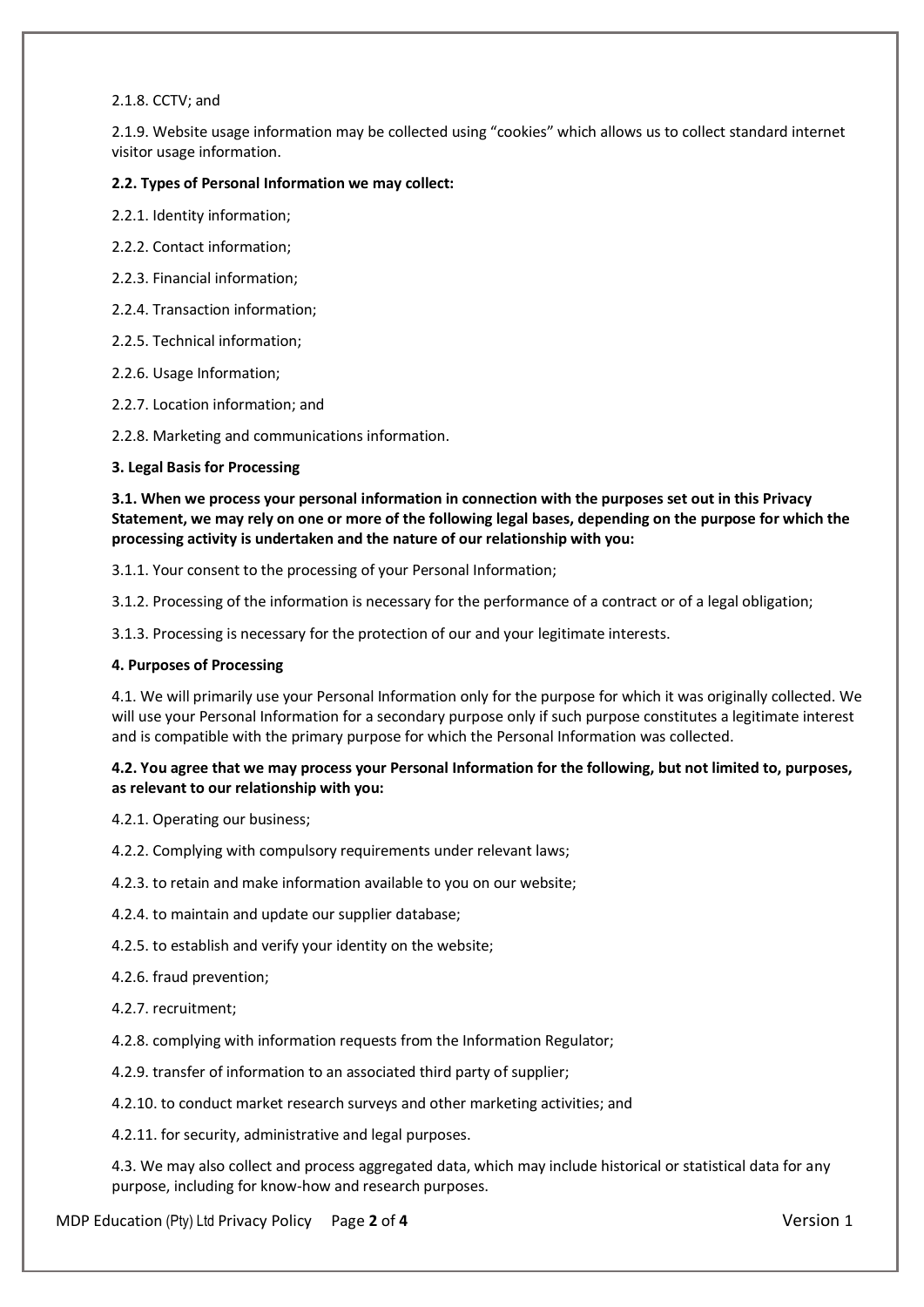4.4. We will not intentionally collect and process the Personal Information of a child unless we have the permission of a guardian or competent person (as defined by POPIA).

# **5. Sharing of Personal Information**

5.1. For us to carry out our obligations and for legitimate business purposes, we may need to pass your personal information on to third parties, such as our service providers. This Privacy Policy records your consent to us passing your Personal Information onto those third parties.

5.2. We will ensure that your Personal Information is processed in a lawful manner and that the third parties or we do not infringe your privacy rights. If we ever outsource the processing of your Personal Information to a third-party operator, we will ensure that the operator processes and protects your Personal Information using reasonable technical and organisational measures that are equal to or better than ours.

5.3. We may also disclose your Personal Information to third parties if we are under a duty to disclose or share such information to comply with any legal obligation or to protect the rights, property, or safety of MDP, its customers and others.

# **6. International Transfer of Personal Information**

6.1. We will not ordinarily transfer any Personal Information collected from you outside the borders of South Africa.

6.2. If we transfer or store your Personal Information outside South Africa, we will take all steps reasonably necessary to ensure that the third party who receives your Personal Information is subject to a law or binding agreement which provides an adequate level of protection.

# **7. Data Security**

7.1. We have implemented appropriate technical and organisational security measures to protect your Personal Information that is in our possession against accidental or unlawful destruction, loss, alteration, unauthorised disclosure, unauthorised access, in accordance with applicable law.

# **8. Payment Security**

8.1. The payment pages that MDP will use are protected as prescribed by the PCI-DSS standards.

8.2. Any credit card would be asked for 3D secure enrolment if not already enrolled with the issuer to process transactions with authentication from the cardholder issuing bank.

8.3. No card entry would be possible on the MDP web shopping cart as all card traffic will be securely posted to the payment pages.

8.4. No credit card data will be stored.

8.5. No unauthorized access to the payment pages site will be permitted. Only MDP as a known entity will be allowed to direct encrypted payloads to the payment pages.

# **9. Data Retention**

9.1. We will retain your personal information for as long as is necessary to fulfil the purpose for which it was collected unless a longer retention period is required to comply with legal obligations or another legitimate obligation, unless we have your consent to process it indefinitely.

# **10. Data Accuracy**

10.1. The Personal Information provided to us should be accurate, complete and up to date. Should Personal Information change, the onus is on the provider of such data to notify us of the change and provide us with the accurate data.

# **11. Data Minimisation**

11.1. We will restrict its processing of Personal Information to data which is sufficient for the fulfilment of the primary purpose and applicable legitimate purpose for which it was collected.